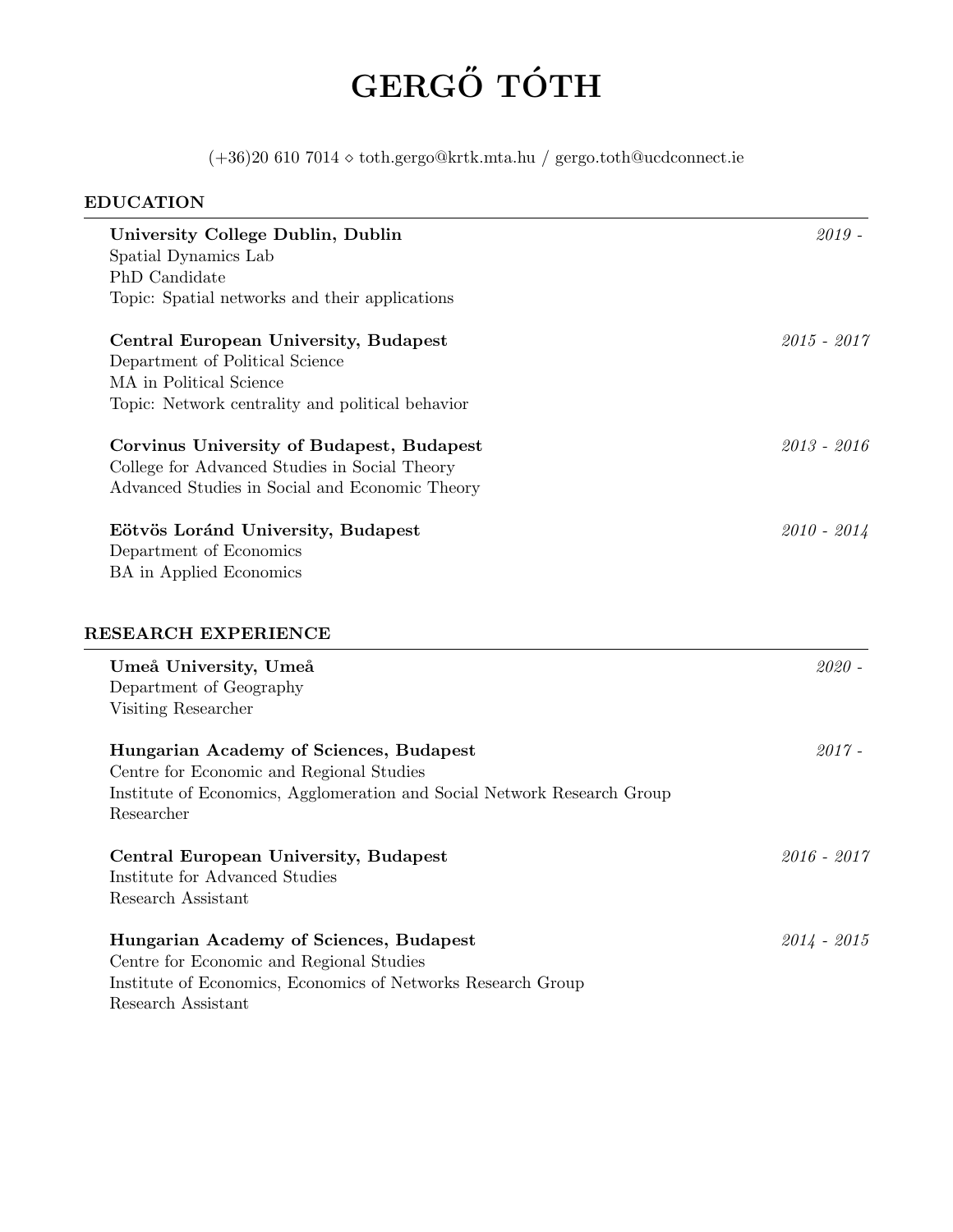## RESEARCH INTERESTS AND CURRENT RESEARCH TOPICS

#### ANET Lab Lendület Research Group, Budapest

Applied Network Science and Analyses, Graph Theory, Causality in Econometric and Statistical Analyses, Social Inequality

#### Spatial Dynamics Lab ERC/ SFI Research Group , Dublin

Network Evolution, Knowledge and Complexity Space, Technological Clusters and Development paths, Network Resilience

## TEACHING EXPERIENCE

| Széchenyi István College for Advanced Studies Budapest<br>Lecturer                | 2020          |
|-----------------------------------------------------------------------------------|---------------|
| • Social Networks in Economics and Geography                                      |               |
| Eötvös Loránd University, Department of Economics, Budapest<br>Lecturer           | 2020          |
| • Network and Spatial Analyses                                                    |               |
| Eötvös Loránd University, Department of Economics, Budapest<br>Teaching Fellow    | $2017 - 2018$ |
| • Introduction to Economics for Social Scientists                                 |               |
| • Introduction to Economics for Computer Scientists                               |               |
| • Thesis Writing Seminar for Economists                                           |               |
| Eötvös Loránd University, Department of Economics, Budapest<br>Teaching Assistant | $2014 - 2015$ |
| • Regional Economics                                                              |               |
| • Public Economics                                                                |               |
| <b>ACADEMIC ACHIEVEMENTS</b>                                                      |               |

University College Dublin Doctoral Scholarship, Dublin, 2019-2022

Best Paper Award, European Regional Science Association, Slovak Winter Seminar of Regional Sciences, 2018

Teaching Fellow Scholarship Center for Economic Research and Graduate Education Economics Institute, Prague, 2017-2018

Central European University Master's Scholarship, Budapest, 2015-2017

Scholarship for Outstanding Academic Activities in Economics, Kroly Polanyi Foundation for Sociological Research and Training Concorde Securities Ltd, Budapest, 2014